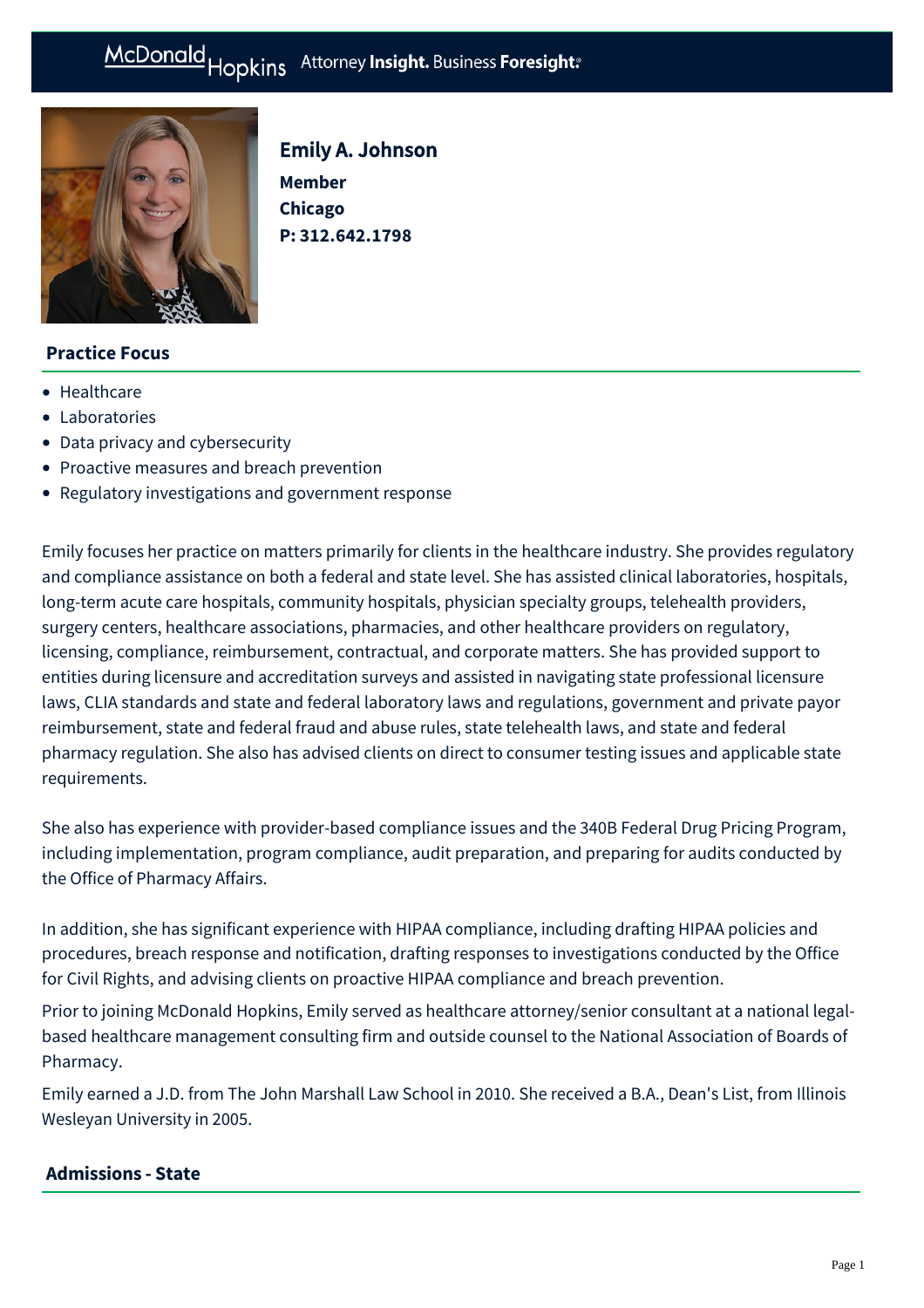• Illinois

## **Education**

- University of Illinois Chicago School of Law
- Illinois Wesleyan University

#### **Honors and Awards**

• Selected for Inclusion in Illinois Rising Stars (2020-2022)

### **Professional Membership**

- Illinois State Bar Association
- Chicago Bar Association

#### **Alerts**

- [HRSA uninsured program to stop accepting claims for testing and vaccination](https://mcdonaldhopkins.com/Insights/March-2022/HRSA-uninsured-program-to-stop-accepting-claims)
- [Providers have at least a year to prepare for affiliation disclosures to CMS Use this time wisely!](https://mcdonaldhopkins.com/Insights/April-2021/Providers-have-at-least-a-year-to-prepare-for-affi)
- [Potential imminent cyber threat to hospitals and healthcare providers](https://mcdonaldhopkins.com/Insights/October-2020/Potential-imminent-threat-to-hospitals-and-healthc)
- [CMS is issuing enrollment revocations with 10-year enrollment bars under 2019 Final Rule](https://mcdonaldhopkins.com/Insights/October-2020/CMS-is-issuing-enrollment-revocations-with-10-year)
- [CMS audits to resume August 3](https://mcdonaldhopkins.com/Insights/July-2020/CMS-audits-to-resume-August-3)
- [OIG Work Plan updated to include trend analysis to determine fraud and abuse in COVID-19 add on testing](https://mcdonaldhopkins.com/Insights/July-2020/OIG-Work-Plan-updated-to-include-trend-analysis-to) and review of expanded telehealth services
- [Joint alert issued on exploitation of COVID-19 by malicious cyber actors](https://mcdonaldhopkins.com/Insights/April-2020/Joint-alert-issued-on-exploitation-of-COVID19-by-m)
- [CMS issues CLIA guidance during COVID-19 public health emergency](https://mcdonaldhopkins.com/Insights/March-2020/CMS-issues-CLIA-guidance-during-COVID-19-public-he)
- [CARES Act: Provisions designed to aid healthcare providers in response to COVID-19](https://mcdonaldhopkins.com/Insights/March-2020/CARES-Act-Provisions-designed-to-help-aid-healthca)
- [OIG issues policy statement and fact sheet on COVID-19 telehealth cost sharing waivers](https://mcdonaldhopkins.com/Insights/March-2020/OIG-issues-policy-statement-and-fact-sheet-re-COVI)
- [EKRA enforcement after a year of uncertainty](https://mcdonaldhopkins.com/Insights/January-2020/EKRA-enforcement-after-a-year-of-uncertainty)
- [March 1 deadline approaching to submit data breach reports](https://mcdonaldhopkins.com/Insights/February-2019/March-1-deadline-approaching-to-submit-data-br-(1))
- [2018 maximum charges for copies of medical records in Illinois](https://mcdonaldhopkins.com/Insights/March-2018/2018-maximum-charges-for-copies-of-medical-records-in-Illinois)
- [OCR's HIPAA breach "wall of shame" breaks 2,000](https://mcdonaldhopkins.com/Insights/August-2017/OCR-s-HIPAA-breach-wall-of-shame-breaks-2,000-(1))
- [OCR's HIPAA breach "wall of shame" breaks 2,000](https://mcdonaldhopkins.com/Insights/August-2017/OCR-s-HIPAA-breach-wall-of-shame-breaks-2,000)
- [FDA approves first digital pathology system for primary diagnosis](https://mcdonaldhopkins.com/Insights/April-2017/FDA-approves-first-digital-pathology-system-for-pr)
- [OCR issues guidance on cyber threat reporting and monitoring](https://mcdonaldhopkins.com/Insights/April-2017/OCR-issues-guidance-on-cyber-threat-reporting-and)
- [2017 update on maximum charges for copies of medical records in Illinois](https://mcdonaldhopkins.com/Insights/April-2017/2017-update-on-maximum-charges-for-copies-of-medic)
- [College of American Pathologists to develop Pathologist Quality Registry](https://mcdonaldhopkins.com/Insights/March-2017/College-of-American-Pathologists-to-develop-Pathol)
- [FDA no longer releasing final guidance on laboratory developed tests](https://mcdonaldhopkins.com/Insights/November-2016/FDA-no-longer-releasing-final-guidance-on-laborato)
- [Phase 2 HIPAA audits are coming](https://mcdonaldhopkins.com/Insights/March-2016/Phase-2-HIPAA-audits-are-coming)
- [OCR strikes again with 3 recent HIPAA settlements](https://mcdonaldhopkins.com/Insights/January-2016/OCR-strikes-again-with-3-recent-HIPAA-settlements)
- [Budget deal will impact hospital acquisitions of physician practices](https://mcdonaldhopkins.com/Insights/November-2015/Budget-deal-will-impact-hospital-acquisitions-of-p)

# **Blog Posts**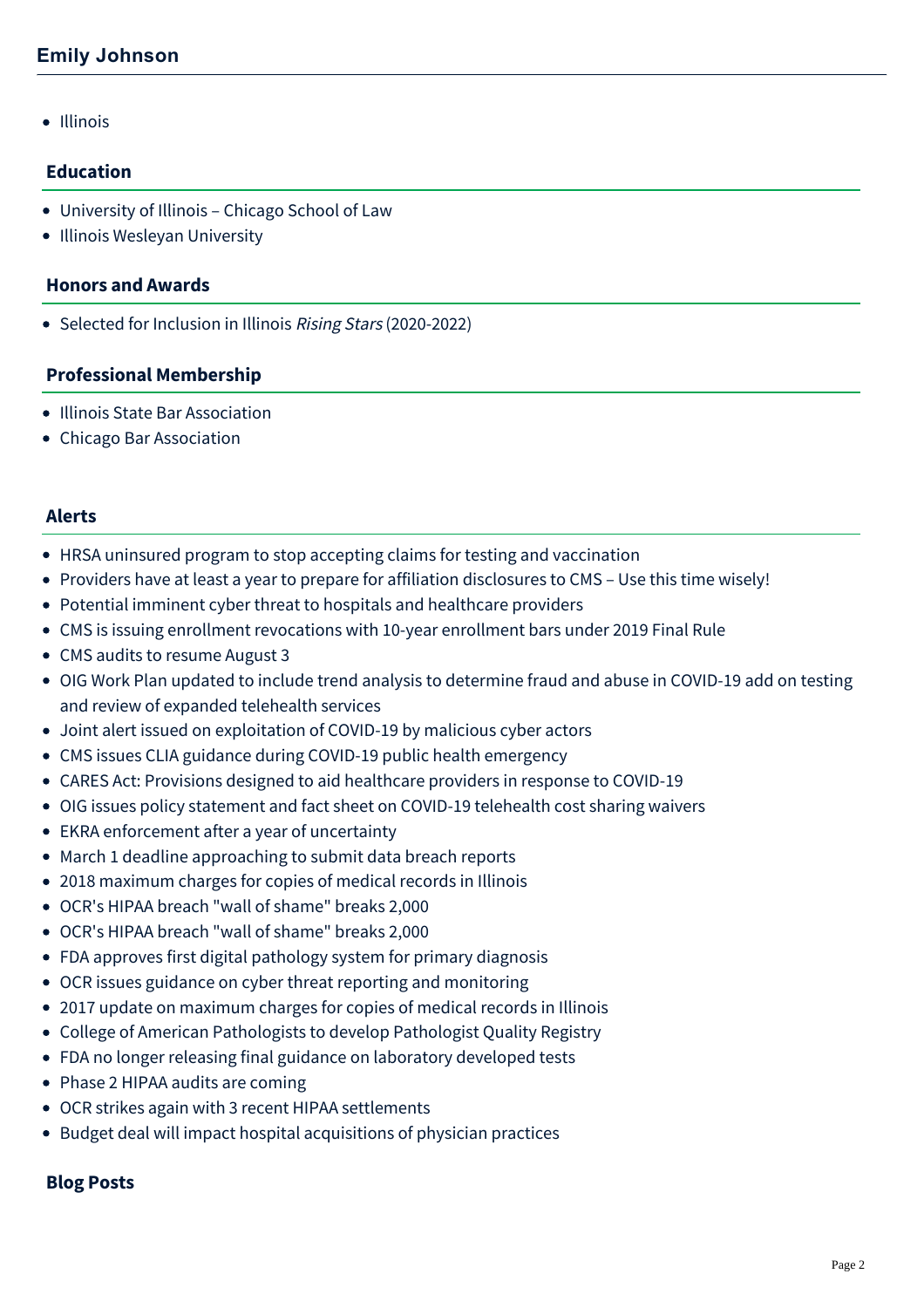- [Private Equity Executive Webinar Series Session 1: Top five key takeaways](https://mcdonaldhopkins.com/Insights/March-2022/Top-5-key-takeaways-Private-Equity-Executive-Webin)
- [Florida announces law requiring licenses for genetic counselors](https://mcdonaldhopkins.com/Insights/September-2021/Florida-announces-law-requiring-licenses-for-genet)
- [Healthcare providers impacted by waiver rollback after Florida emergency order expires](https://mcdonaldhopkins.com/Insights/July-2021/healthcare-providers-impacted-by-waiver-rollback)
- [6 trending healthcare compliance issues](https://mcdonaldhopkins.com/Insights/March-2021/6-trending-healthcare-compliance-issues)
- [FDA discontinues Emergency Use Authorization reviews for laboratory developed tests](https://mcdonaldhopkins.com/Insights/October-2020/FDA-discontinues-Emergency-Use-Authorization-revie)
- [HHS notice on provider relief fund reporting requirements](https://mcdonaldhopkins.com/Insights/July-2020/HHS-notice-on-provider-relief-fund-reporting-requi)
- [HHS extends deadline to accept or reject CARES Act Provider Relief Funds](https://mcdonaldhopkins.com/Insights/May-2020/HHS-extends-deadline-to-accept-or-reject-CARES-Act)
- [CMS increases Medicare payment for COVID-19 lab tests using high-production equipment](https://mcdonaldhopkins.com/Insights/April-2020/CMS-increases-Medicare-payment-for-COVID-19-lab-te)
- [UPDATE: CMS reevaluates Accelerated Payment Program, suspends Advance Payment Program for Part B](https://mcdonaldhopkins.com/Insights/April-2020/UPDATE-CMS-reevaluates-Accelerated-Payment-Program) suppliers and points providers to relief fund
- [FDA authorizes first at-home COVID-19 test](https://mcdonaldhopkins.com/Insights/April-2020/FDA-authorizes-first-at-home-COVID-19-test)
- [OCR announces enforcement discretion to allow uses and disclosures of PHI by business associates for](https://mcdonaldhopkins.com/Insights/April-2020/OCR-announces-enforcement-discretion-to-allow-uses) public health and health oversight activities during COVID-19 pandemic
- [CMS expands accelerated and advanced payments to offer additional financial relief for providers during](https://mcdonaldhopkins.com/Insights/April-2020/CMS-expands-accelerated-and-advanced-payments-to-o) the COVID-19 emergency period
- [OCR issues HIPAA guidance on COVID-19 disclosures to law enforcement, first responders and public health](https://mcdonaldhopkins.com/Insights/March-2020/OCR-issues-HIPAA-guidance-on-COVID-19-disclosures) authorities
- [CMS issues guidance on payments for state medicaid telehealth services provided during COVID-19](https://mcdonaldhopkins.com/Insights/March-2020/CMS-issues-guidance-on-payments-for-state-medicaid) pandemic
- [OCR announces penalty waivers for telehealth COVID-19 emergency and other treatment](https://mcdonaldhopkins.com/Insights/March-2020/OCR-Announces-Penalty-Waivers-for-Telehealth-COVID)
- [CMS updates regarding coronavirus lab tests](https://mcdonaldhopkins.com/Insights/March-2020/CMS-updates-regarding-coronavirus-lab-tests)
- [Cybersecurity and data privacy trends to expect in 2020](https://mcdonaldhopkins.com/Insights/January-2020/Cybersecurity-and-data-privacy-trends-to-expect-in)
- [\\$2.175M HIPAA settlement highlights breach reporting](https://mcdonaldhopkins.com/Insights/December-2019/2175-M-HIPAA-settlement-highlights-breach-reportin)
- [OCR reminds business associates of HIPAA exposure](https://mcdonaldhopkins.com/Insights/June-2019/OCR-reminds-business-associates-of-HIPPA-exposure)
- [Guidance Recommends Health Care Cybersecurity Best Practices](https://mcdonaldhopkins.com/Insights/January-2019/Guidance-Recommends-Health-Care-Cybersecurity-Best)
- [EKRA expands federal Anti-Kickback Statute with new criminal penalties in health care industry](https://mcdonaldhopkins.com/Insights/December-2018/EKRA-expands-federal-Anti-Kickback-Statute-with-ne)
- [Act promptly to address HIPAA violations](https://mcdonaldhopkins.com/Insights/May-2017/Act-promptly-to-address-HIPAA-violations)
- [Reminder: March 1 deadline to submit breach reports](https://mcdonaldhopkins.com/Insights/February-2017/March-1-deadline-to-submit-breach-reports-approach)
- [UMass HIPAA settlement highlights importance of proper designation when electing hybrid status](https://mcdonaldhopkins.com/Insights/December-2016/UMass-HIPAA-settlement-highlights-importance-of-pr)
- [Another HIPAA settlement \(\\$750K\) for lack of business associate agreement](https://mcdonaldhopkins.com/Insights/April-2016/Another-HIPAA-settlement-($750K)-for-lack-of-busin)
- [HHS issues proposed omnibus 340b guidance](https://mcdonaldhopkins.com/Insights/August-2015/HHS-issues-proposed-omnibus-340b-guidance)

#### **News**

- [McDonald Hopkins Chicago attorneys raise money to fight rare cancers during Cycle for Survival](https://mcdonaldhopkins.com/Insights/May-2022/McDonald-Hopkins-Chicago-attorneys-raise-money-to)
- [McDonald Hopkins attorneys recognized as 2021 Illinois Super Lawyers and Rising Stars](https://mcdonaldhopkins.com/Insights/January-2021/McDonald-Hopkins-attorneys-recognized-as-2021-Illi)
- [McDonald Hopkins attorneys recognized as 2020 Illinois Super Lawyers and Rising Stars](https://mcdonaldhopkins.com/Insights/February-2020/McDonald-Hopkins-attorneys-recognized-as-2020-Illi)
- ["Cybersecurity trends 2020"](https://mcdonaldhopkins.com/Insights/January-2020/Cybersecurity-trends-2020)
- [Healthcare Attorney Emily A. Johnson Joins McDonald Hopkins](https://mcdonaldhopkins.com/Insights/May-2015/Healthcare-Attorney-Emily-A-Johnson-Joins-McDonal)

# **External Publications**

"HIPAA: The Time for Compliance is Now," Northern Ohio Physician, Volume 101, No. 4, July/August 2016